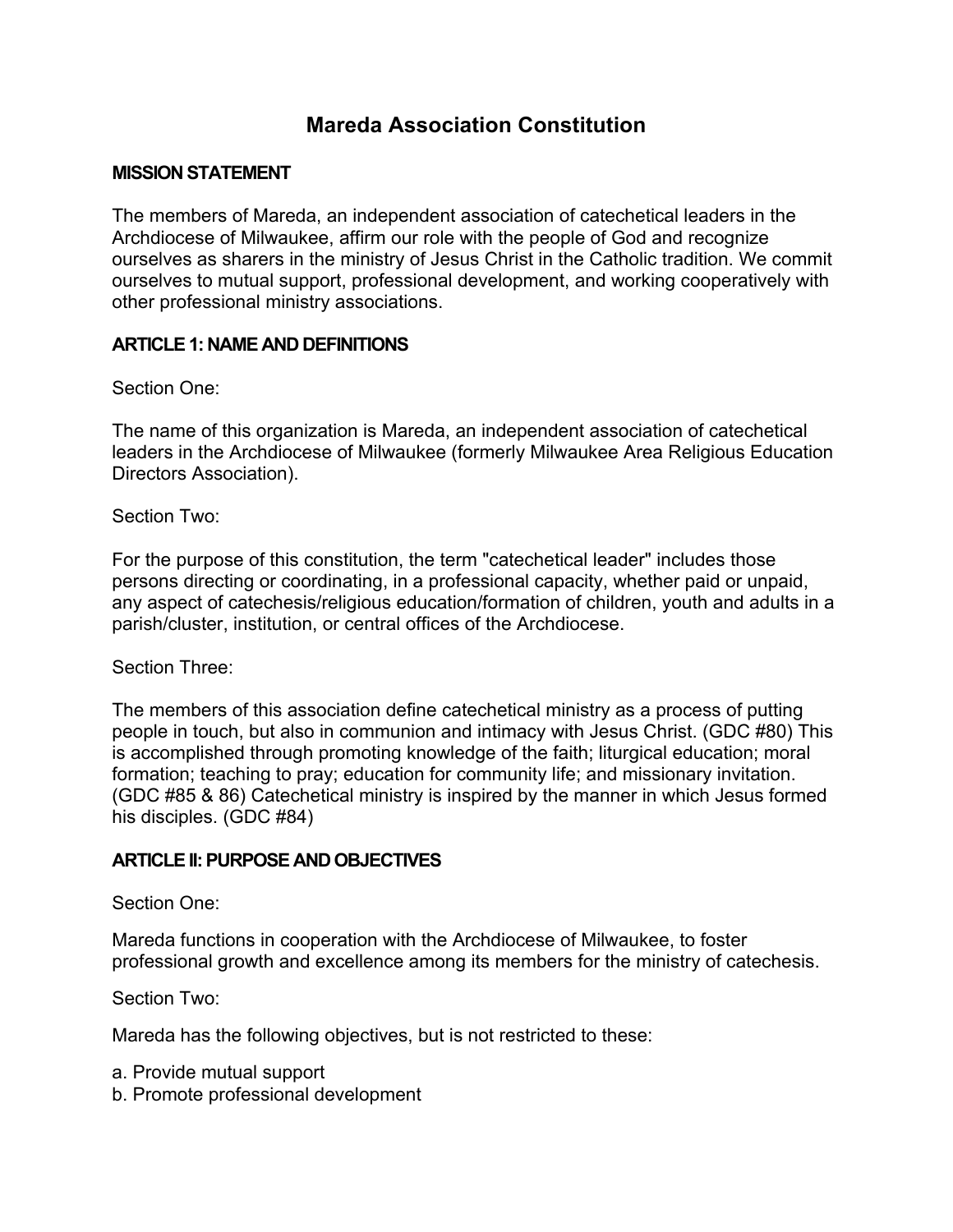- c. Explore current trends
- d. Work cooperatively on issues affecting catechetics
- e. Work cooperatively on issues affecting catechetical leaders
- f. Participate actively in any statewide and national organizations.

#### **ARTICLE III: MEMBERSHIP**

#### Section One:

Qualifications: Any person who directs or coordinates, in a professional capacity, (full or part time, paid or volunteer) any aspect of catechesis/religious education/formation, whether for children, youth or adults, in a parish/cluster, institution or an office of the Archdiocese is eligible for membership.

Section Two:

Members are those who pay the annual membership fee for Mareda. A portion of that fee may go to a statewide organization.

Section Three:

Associate membership in Mareda is open to those persons in training as catechetical leaders who are not currently under contract or those who have retired from the field of catechetics. Associate membership is constituted by payment of the designated membership fee.

Section Four:

Honorary membership is open to any person who is or has been directly involved in any aspect of catechetical leadership within the Archdiocese of Milwaukee. Such membership is determined by application or granted as a result of meritorious service. It is conferred on anyone who has been recommended by the general membership and approved by the Board.

Section Five:

The membership year begins July 1 and continues until October 1 of the following year.

### **ARTICLE IV: GENERAL MEMBERSHIP MEETINGS**

Section One:

There are at least three general membership meetings of Mareda each year. These meetings include prayer, enrichment, and the transaction of business, if necessary.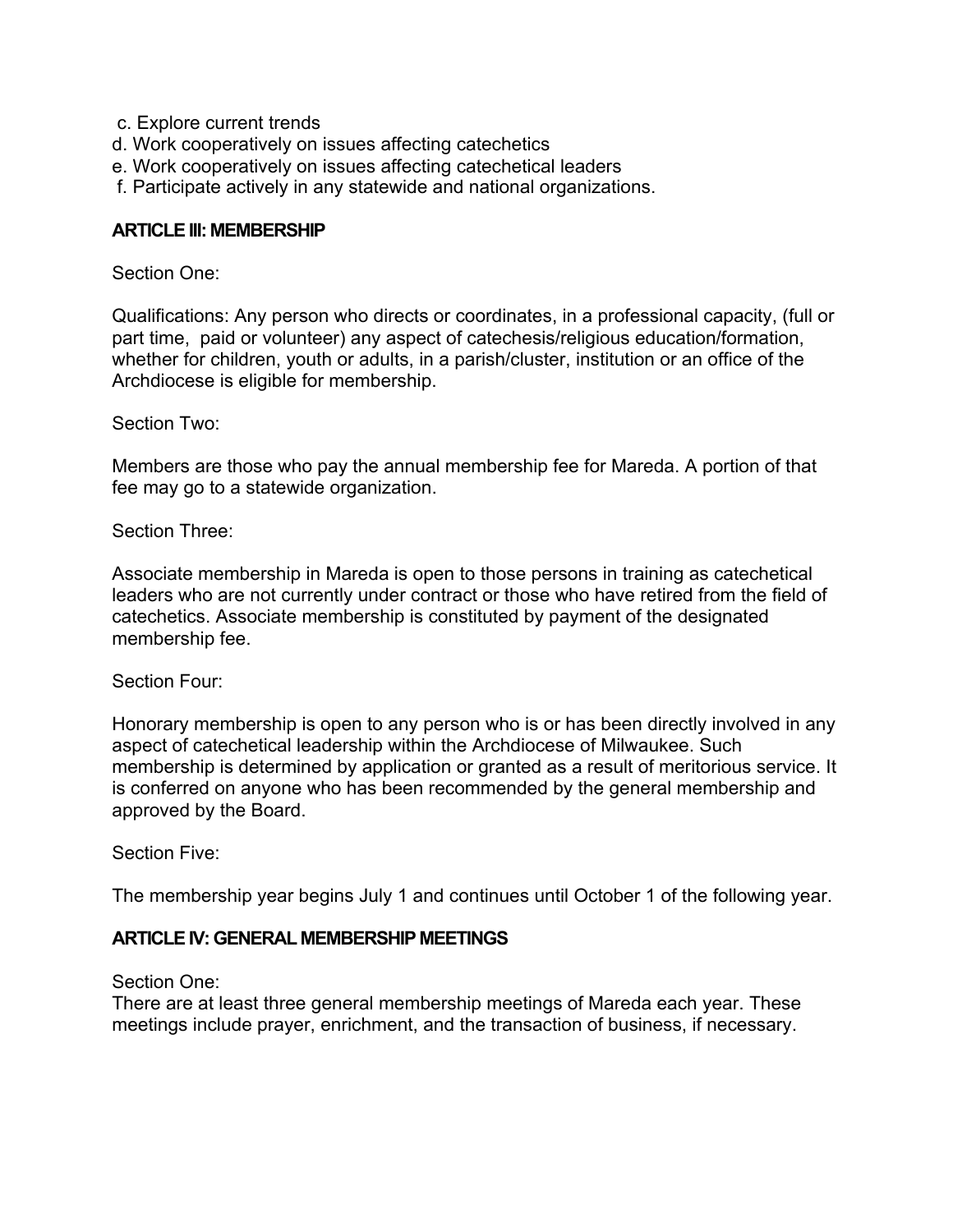Section Two:

Consensus is the usual method for decision-making. If a decision cannot be resolved through consensus, a simple majority vote of those present is sufficient to enact any proposal, except where this constitution specify otherwise.

### **ARTICLE V: BOARD STRUCTURE**

#### Section One:

The Board represents the membership. It consists of nine members selected from the general membership. Ex-officio members include chairpersons of Mareda ad hoc committees, and one to three liaisons from the Archdiocesan central offices.

Section Two:

The Board represents the membership and oversees the work of the association in conjunction with the membership.

Section Three:

The Board meets at least six times in a fiscal year.

Section Four:

A quorum consists of a simple majority of elected Board members.

Section Five:

Consensus is the usual method for decision-making. If an issue cannot be resolved through consensus a simple majority vote of those present is sufficient to enact any proposal, except where this constitution or its bylaws specify otherwise.

Section Six:

Ad hoc committees will:

- a. Be created to fill a particular need, at the suggestion of the general membership and/or the discretion of the Board.
- b. Have a chair, who serves as an ex-officio member of the Board.
- c. Have a Board member as a liaison.
- d. Be accountable to the Board.
- e. Be open to all members of Mareda.

### **ARTICLE VI: OFFICERS AND THEIR DUTIES**

Section One:

The officers of Mareda perform the duties defined in this constitution. Any Mareda member is eligible for any office.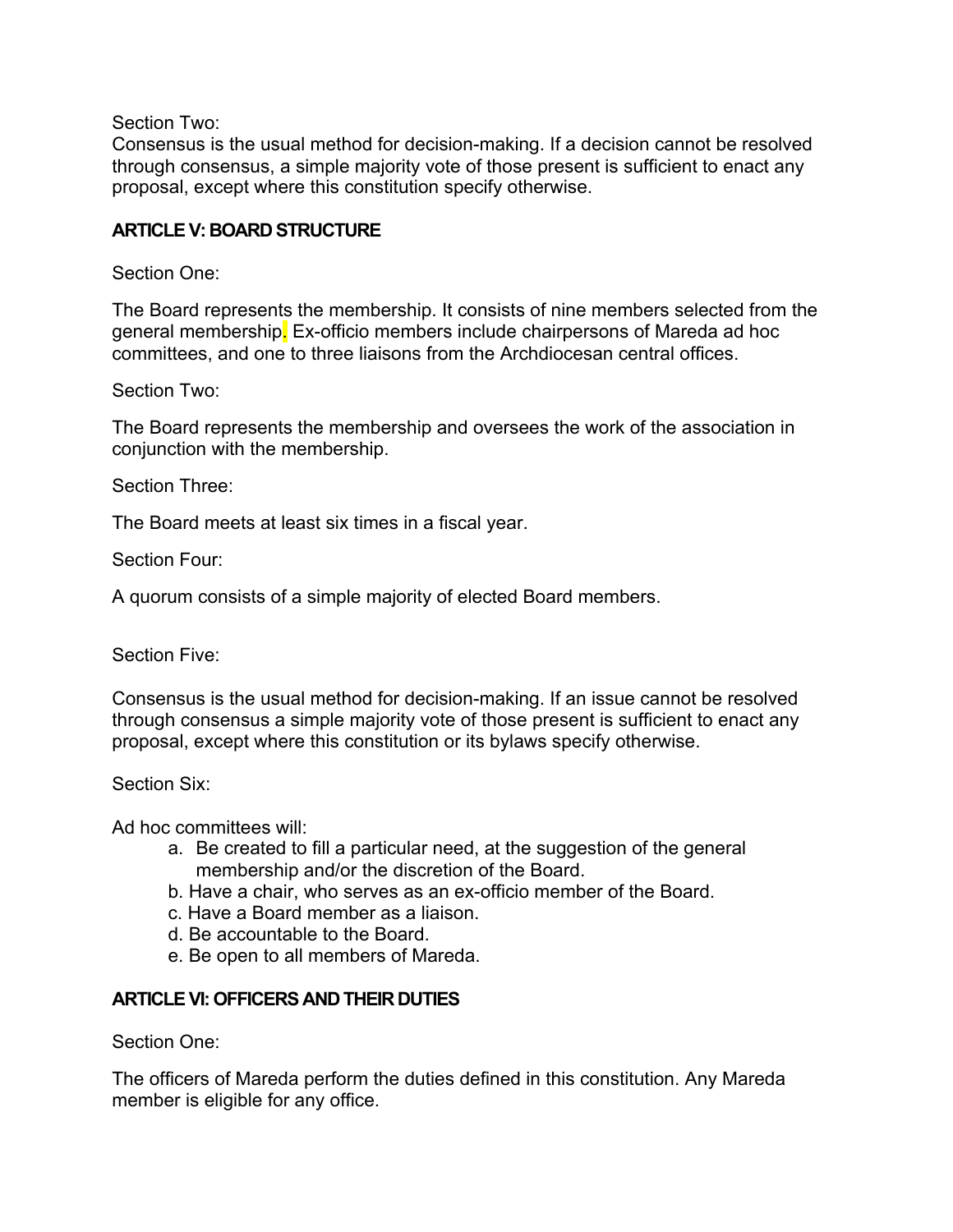Section Two:

The Chair:

- a. Chairs the Board and general membership meetings.
- b. Serves as a liaison to the Archdiocese on behalf of the members when needed.
- c. Establishes and maintains contact with other professional ministry associations.
- d. Assists in the development of board meeting agendas.
- e. Performs other duties as the association or Board directs.

### Section Three:

The Vice-Chair:

- a. Works cooperatively with the chair.
- b. Assumes responsibilities of the chair in the chair's absence.
- c. Assists in the development of board meeting agendas.
- d. Serves as the liaison to the Programming Committee.
- e. Performs other duties as the association or Board directs.

### Section Four:

The Recording Secretary:

- a. Sends correspondence regarding Board and general membership meetings.
- b. Records and preserves the minutes of Mareda, general membership and Board meetings.
- c. Keeps a record of attendance at meetings.
- d. Works in cooperation with the Membership Secretary.
- e. Assists in the development of board meeting agendas.
- f. Performs other duties as the association or Board directs.

### Section Five:

The Membership Secretary:

- a. Receives all membership fees and program registrations.
- b. Keeps a current record of the membership.
- c. Provides name tags and other printed materials for general membership meetings.
- d. Works in cooperation with the Recording Secretary and the Treasurer.
- e. Performs other duties as the association or Board directs.

Section Six: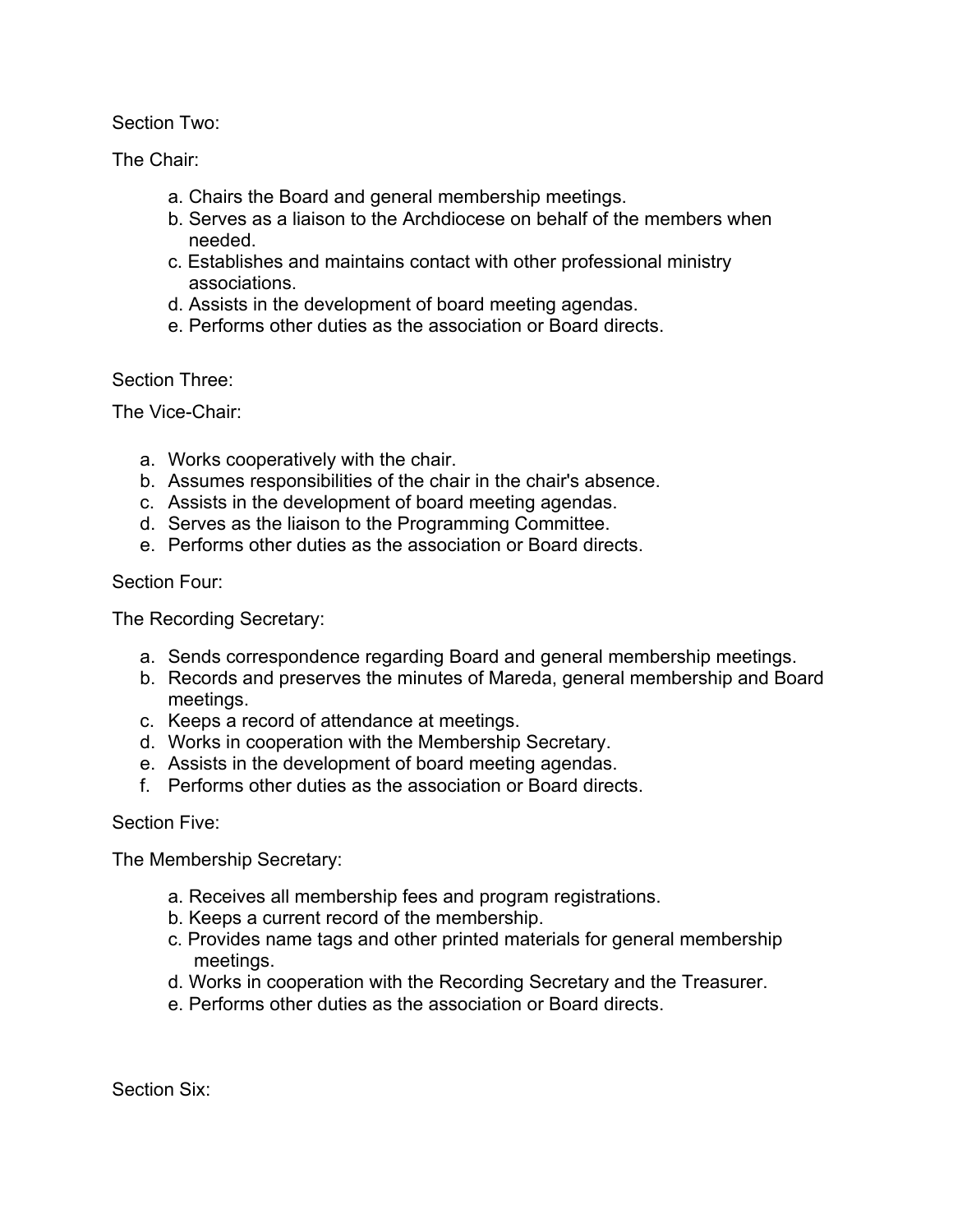The Treasurer:

- a. Is responsible for the collection, deposit and disbursement of all Mareda funds.
- b. Keeps financial records, presenting a written financial report at general membership meetings.
- c. Develops an annual budget.
- d. Performs other duties as the association or Board directs.

### **ARTICLE VII: BOARD MEMBERS**

Section One:

The Board members of Mareda perform the duties defined in this constitution. Any Mareda member is eligible for any position.

Section Two:

Two At-large Members:

- a. Participate in Mareda Board meetings.
- b. Serve as representation to statewide and national organizations as appropriate.
- c. Perform other duties as the association or Board directs.

Section Three:

**Webmaster** 

- a. Participates in Mareda Board meetings.
- b. Maintains and updates the Mareda webpage and any social media platforms.
- c. Performs other duties as the association or Board directs.

Section Four:

Communication Coordinator

- a. Participates in Mareda Board meetings.
- b. Ensures timely communication of all Mareda events.
- c. Organizes promotion of Mareda program days.
- d. Performs other duties as the association or Board directs.

### Section Five:

Liaisons from the Archdiocesan central offices:

- a. Are ex-officio, non-voting participants of the Board.
- b. Ensure communication between the Archdiocese and the general membership and Mareda Board.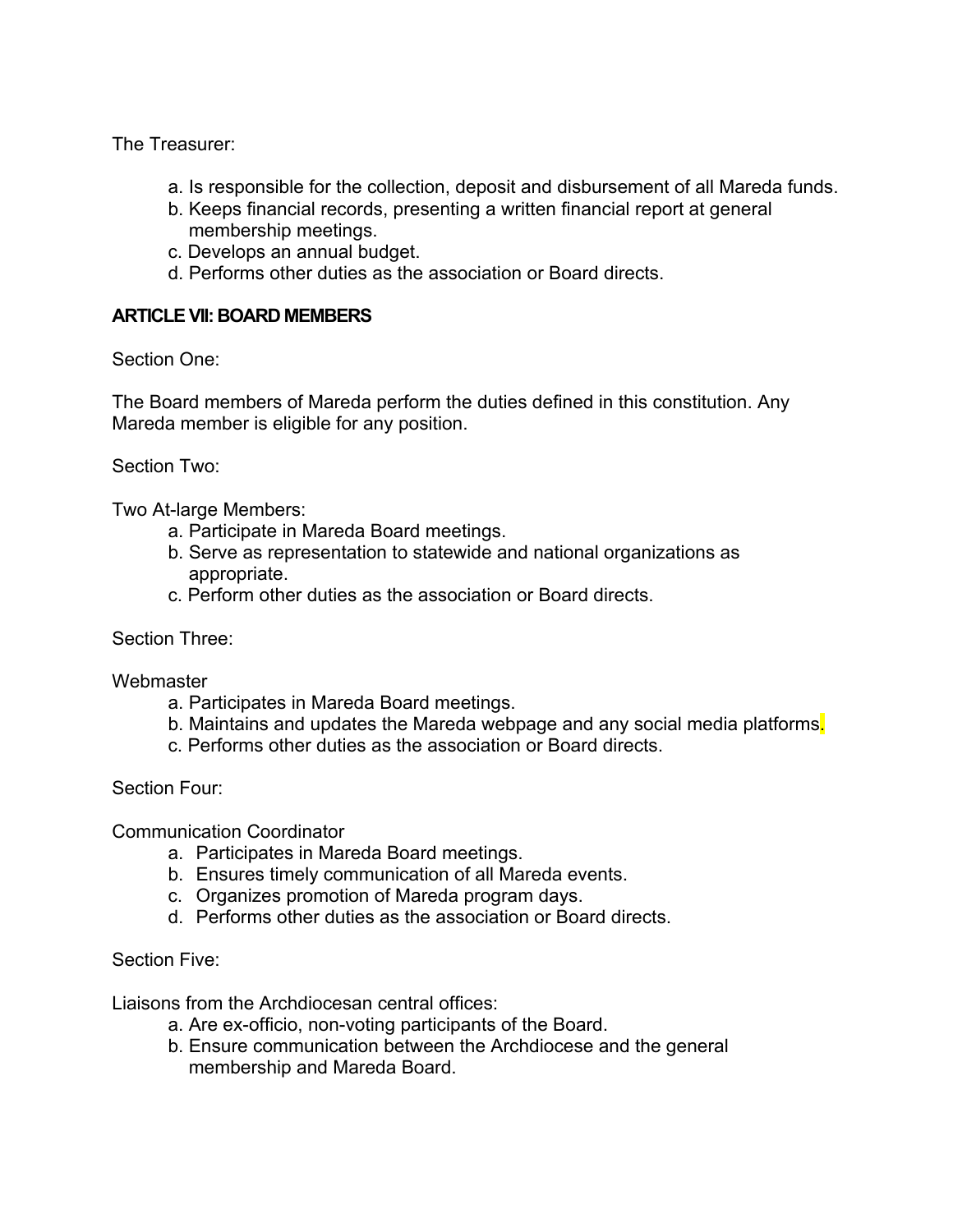Section Six:

Chairpersons of ad hoc committees:

- a. Are ex-officio, non-voting participants of the Board.
- b. Report to the general membership and Board the activity of their committees.

# **ARTICLE VIII: TERMS OF OFFICE**

Section One:

Three Board members will be discerned/elected each year, for a three-year term and may be re-elected for no more than two consecutive terms.

Section Two:

Officers of the Board are discerned/elected for a one-year term, and may be re-elected to the same office for no more than three consecutive terms.

Section Three:

The Board will decide from the Board members who will hold officer positions as defined in this constitution. This decision will be made at the first Board meeting following the election of members.

Section Four:

Board members' terms begin and end at the May meeting.

## **ARTICLE IX: NOMINATIONS AND SELECTIONS**

Section One:

The process of nomination and selection of Board members is the responsibility of the Board.

Section Two:

A nomination committee is appointed by the chair no later than January 31. The nomination committee consists of three active members of Mareda including at least one member of the Board.

Section Three:

The slate of nominees must be presented to the general membership no later than March 1.

Section Four: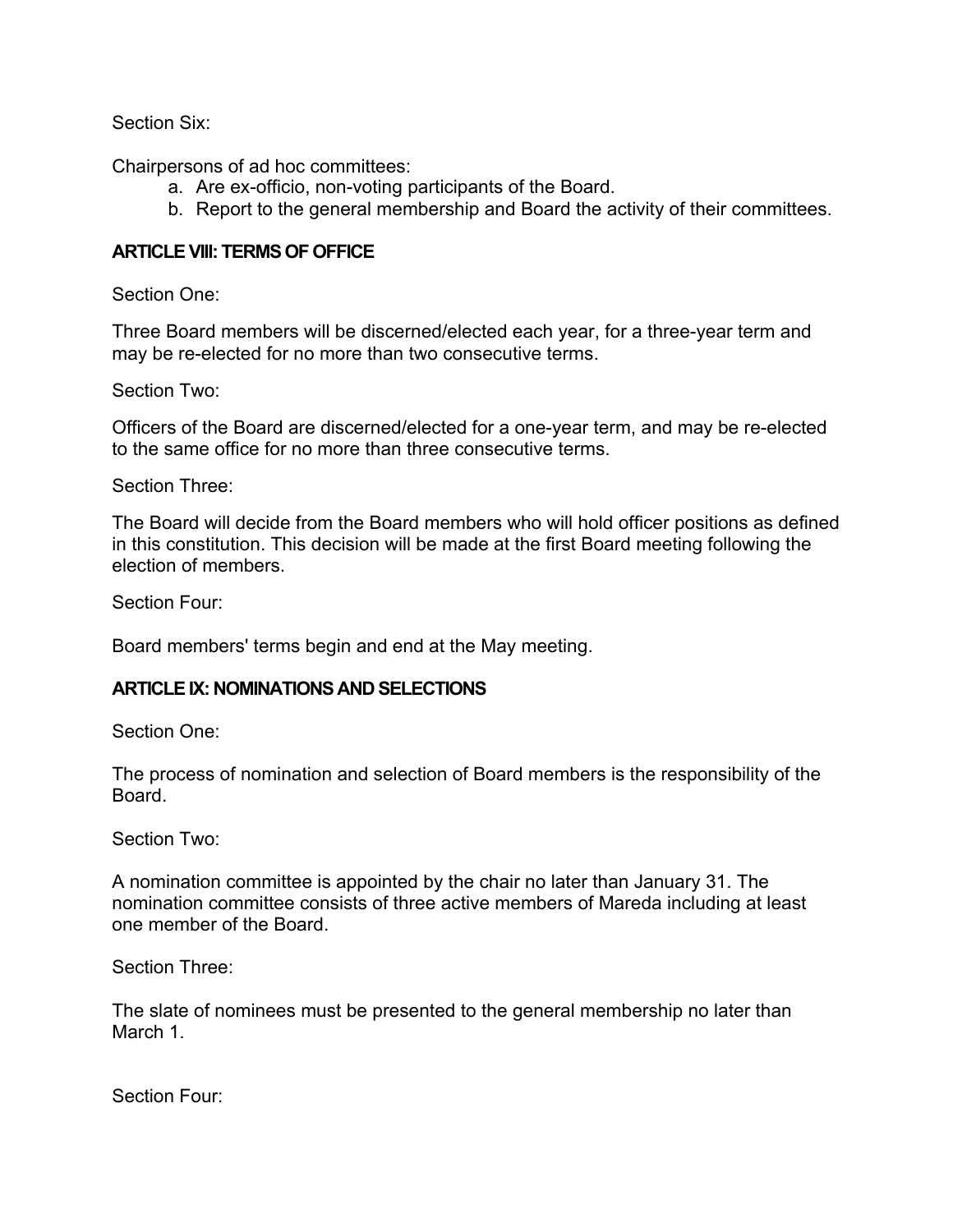Selection, by discernment, occurs at the next general membership meeting.

Section Five:

Every member of Mareda is eligible to participate in the selection process for Board members at an annual general membership meeting.

Section Six:

Members, present or absent at the time of the nomination, must give their consent for nomination to the Board.

Section Seven:

In case of vacancy in the position of the Chair, the Vice-chair assumes this office. In case of any other vacancy on the Board, a special selection process will be held to fill the position that was vacated at the general membership meeting following notification of the vacancy. The Board will decide how to fill vacant officer positions.

Section Eight:

Newly selected Board members assume duties at the May meeting.

### **ARTICLE X: FISCAL YEAR**

Section One:

The fiscal year is July 1 to June 30.

Section Two:

All funds received by Mareda will be credited to Mareda and placed in depositories approved by the Board.

Section Three:

The budget will be reviewed and approved by the general membership at an annual meeting.

### **ARTICLE XI: AMENDMENTS**

This constitution may be altered, amended or repealed at a general membership meeting by a two-thirds vote of the members present, provided the proposed action and an explanation of such action is included in the agenda of the meeting.

### **ARTICLE XII: DISSOLUTION OR SALE OF ASSETS**